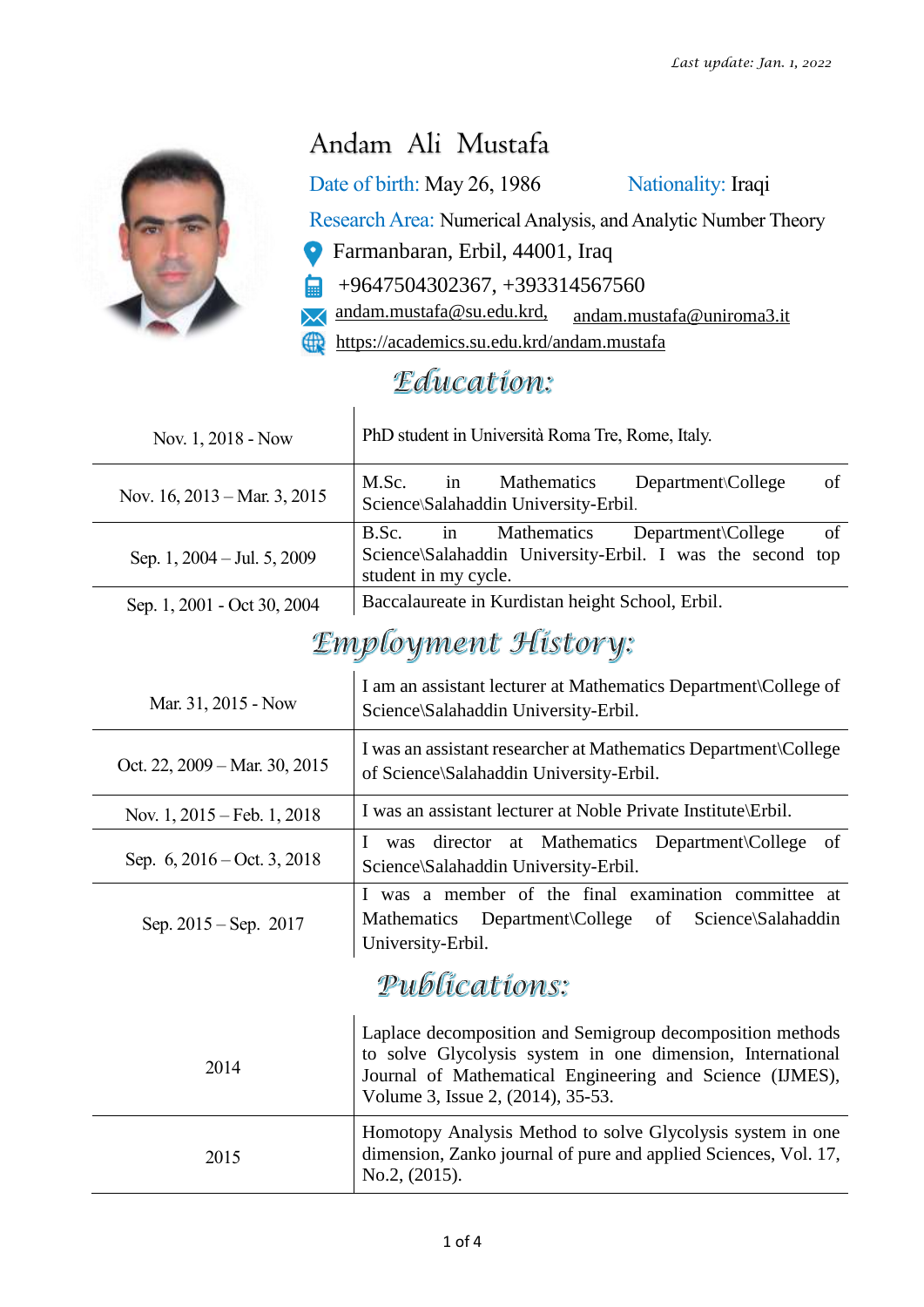| 2017             | Numerical Solution of Fisher-KPP Equation by Using Reduced<br>Transform Method and Comparison<br>Differential<br>with<br>Wave Solution, 6 <sup>th</sup> International Conference and Workshops<br>on Basic and Applied Sciences AIP Conf. Proc. 1888, 020045-<br>$1 - 020045 - 11(2017)$ . |  |  |  |  |
|------------------|--------------------------------------------------------------------------------------------------------------------------------------------------------------------------------------------------------------------------------------------------------------------------------------------|--|--|--|--|
| 2018             | I wrote a Scriba with Amir Akbary on the title Value-distribution<br>of cubic L-function.                                                                                                                                                                                                  |  |  |  |  |
| 2019             | I wrote a Scriba with Florian Luca on the title Coordinates of<br>Pell equations in various sequences                                                                                                                                                                                      |  |  |  |  |
| 2021             | Density of the "quasi r-rank Artin problem", Functiones et<br>Approximatio, Commentarii Mathematici 65(1), 73–93.                                                                                                                                                                          |  |  |  |  |
| 2022             | Divisibility of reduction in groups of rational numbers,<br>Manuscript submitted for publication.                                                                                                                                                                                          |  |  |  |  |
| Local Organized: |                                                                                                                                                                                                                                                                                            |  |  |  |  |
| Mar. 12-17, 2017 | Local organized in CIMPA - West Asia Mathematical School,<br>under title "Local Topics in algebraic number theory and<br>Diophantine<br>approximation",<br>at<br>Mathematics<br>Department\College of Science\Salahaddin University-Erbil.                                                 |  |  |  |  |
| Mar. 18-19, 2017 | team Committee in 6 <sup>th</sup> International Conference<br>IT<br>and<br><b>Basic</b><br>Applied, at Mathematics<br>Workshop<br>and<br>on<br>Department\College of Science\Salahaddin University-Erbil.                                                                                  |  |  |  |  |
| Sep. 13-16, 2021 | Organized member in PWF second summer school on Particle<br>Physics and Cosmology, at Salahaddin University-Erbil.                                                                                                                                                                         |  |  |  |  |
| Oct. 7 - 8, 2021 | Organized member in On-line activities to prepare for a pair<br>of WAMS school in Kurdistan, Iraq, which is about topics in<br>Algebraic Number Theory at Salahaddin University-Erbil.                                                                                                     |  |  |  |  |
| Participated in: |                                                                                                                                                                                                                                                                                            |  |  |  |  |
| Nov. 14-18, 2009 | Participated in the first Iraqi-French Mathematics Conference<br>cooperation<br>with<br>Mathematics<br>Department\College<br>οf<br>Science\Salahaddin University-Erbil.                                                                                                                    |  |  |  |  |
| Oct 11-12, 2015  | Attended in the first Swedish-Kurdish workshop in Educational<br>Aspects of Applied and industrial Mathematics, which is<br>organized by University of Zakho and Lund University.                                                                                                          |  |  |  |  |
| Dec. 20-30, 2015 | Participated in CIMPA – West Asia Mathematical School –<br>Kurdistan Region, under titled "Boundary value problems and<br>approximations, organized by Mathematics Department\College<br>of Science\Salahaddin University-Erbil.                                                           |  |  |  |  |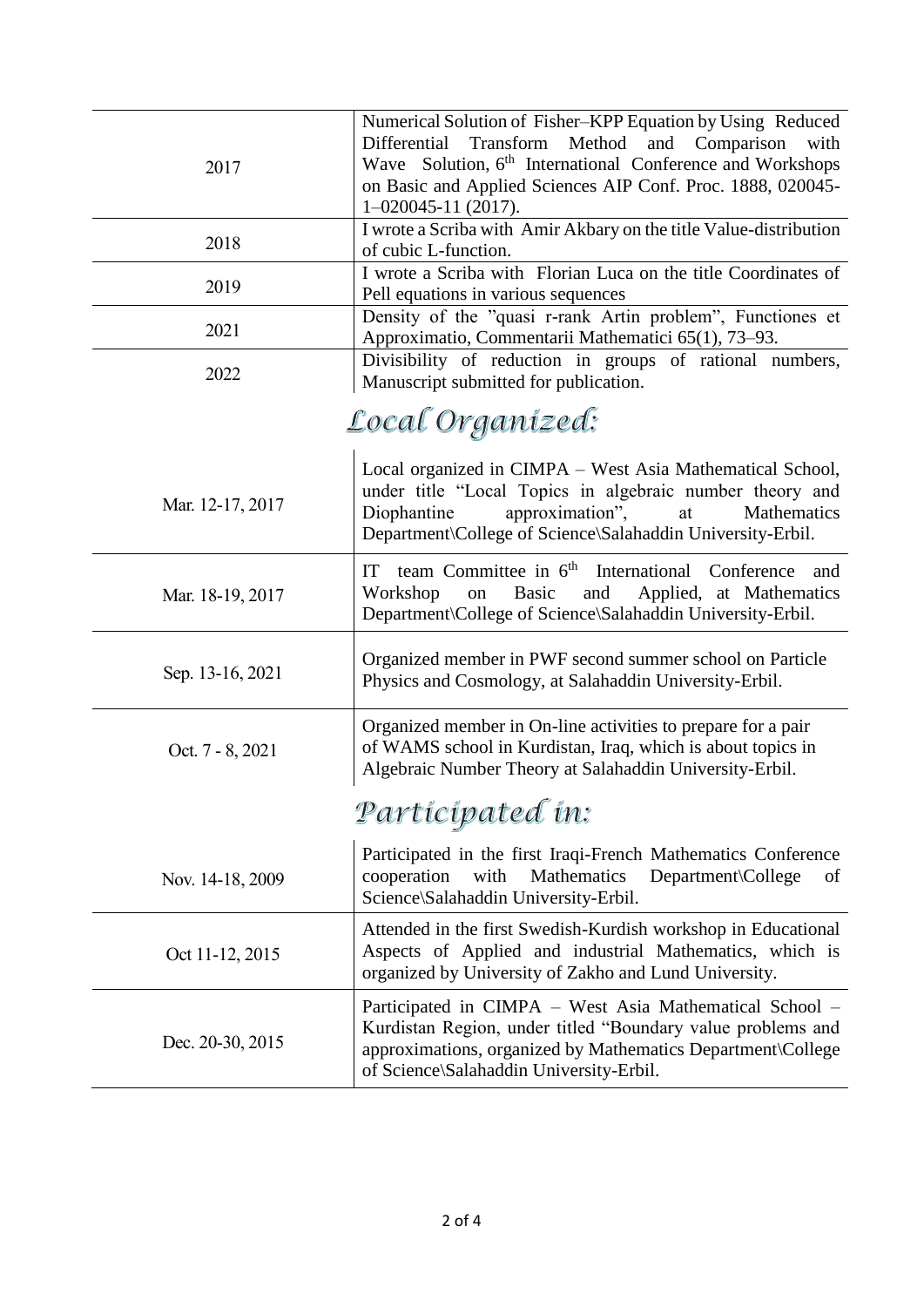| Dec. 18-29, 2016      | Participated in CIMPA – West Asia Mathematical School –<br>Kurdistan Region, under titled "Iterative methods for solving the<br>boundary's Data reconstruction problem", organized by<br>Mathematics Department College of<br>Science\Salahaddin<br>University-Erbil. |
|-----------------------|-----------------------------------------------------------------------------------------------------------------------------------------------------------------------------------------------------------------------------------------------------------------------|
| May 29 - Jun. 9, 2017 | Participated in CIMPA-ICTP research school on Artin L-<br>functions, Artin's primitive roots conjecture and applications<br>Nesin Mathematics Village, Şirince, Turkey.                                                                                               |
| Jul. 1-13, 2017       | Participated in WAMS research school Topics in Analytic and<br>Transcendental Number Theory Institute for Advanced Studies<br>in Basic Sciences (IASBS) Zanjan, Iran.                                                                                                 |
| Apr. 16-17, 2018      | Participated in Atelier PARI/GP 2018b Aula Urbano VIII,<br>Argiletum, Via Madonna dei Monti 40, Università Roma Tre,<br>Rome, Italy.                                                                                                                                  |
| Apr. 18-20, 2018      | Participated in The fourth mini symposium of The Roman<br>number theory association in Aula Urbano VIII, Argiletum, Via<br>Madonna dei Monti 40, Università Roma Tre, Rome, Italy.                                                                                    |
| May 21-25, 2018       | Participated in Wams school on The mathematics of Artin's<br>conjectures at Emil Artin International School in Mathematics<br>for Students Yerevan State University, Yerevan, Armenia.                                                                                |
| Apr. 8-9, 2019        | Participated in Participated in Atelier PARI/GP 2019b Aula<br>Urbano VIII, Argiletum, Via Madonna dei Monti 40, Università<br>Roma Tre, Rome, Italy.                                                                                                                  |
| Apr. 10-12, 2019      | Participated in the fifth mini symposium of the Roman Number<br>Theory association in Aula Urbano VIII, Argiletum, Via<br>Madonna dei Monti 40, Università Roma Tre, Rome, Italy.                                                                                     |
| Nov. 5, 2019          | Participated in IEEE workshop 2019: researching, publishing,<br>networking, which is hold at Roma Tre University, Engineering<br>Department - Conference room.                                                                                                        |
| Jan., 2020            | completed level B1 in academic<br>English<br>$\bf{l}$<br>course<br>at<br>the University Language Centre (CLA).                                                                                                                                                        |
| Jan., 2020            | I reached level A2 in the Italian language course, that holds at the<br>University Language Centre (CLA).                                                                                                                                                             |

| Linear Algebra                 | <b>Numerical Analysis</b>       | <b>Analytic Number Theory</b>    | Integral equation         |  |  |  |  |
|--------------------------------|---------------------------------|----------------------------------|---------------------------|--|--|--|--|
| Abstract Algebra               | <b>Mathematical Analysis</b>    | <b>Algebraic Number Theory</b>   | <b>Finite Mathematics</b> |  |  |  |  |
| Calculus I, II                 | <b>Elementary Number Theory</b> | <b>Elliptic Cryptosystem</b>     | <b>Complex Analysis</b>   |  |  |  |  |
| Topology                       | Differential equations          | <b>Graph Theory</b>              | Operation research        |  |  |  |  |
| Some of the subjects I taught: |                                 |                                  |                           |  |  |  |  |
| Numerical Analysis             | Calculus I, II                  | <b>Foundation of Mathematics</b> | Matlab Lab                |  |  |  |  |
|                                |                                 |                                  |                           |  |  |  |  |